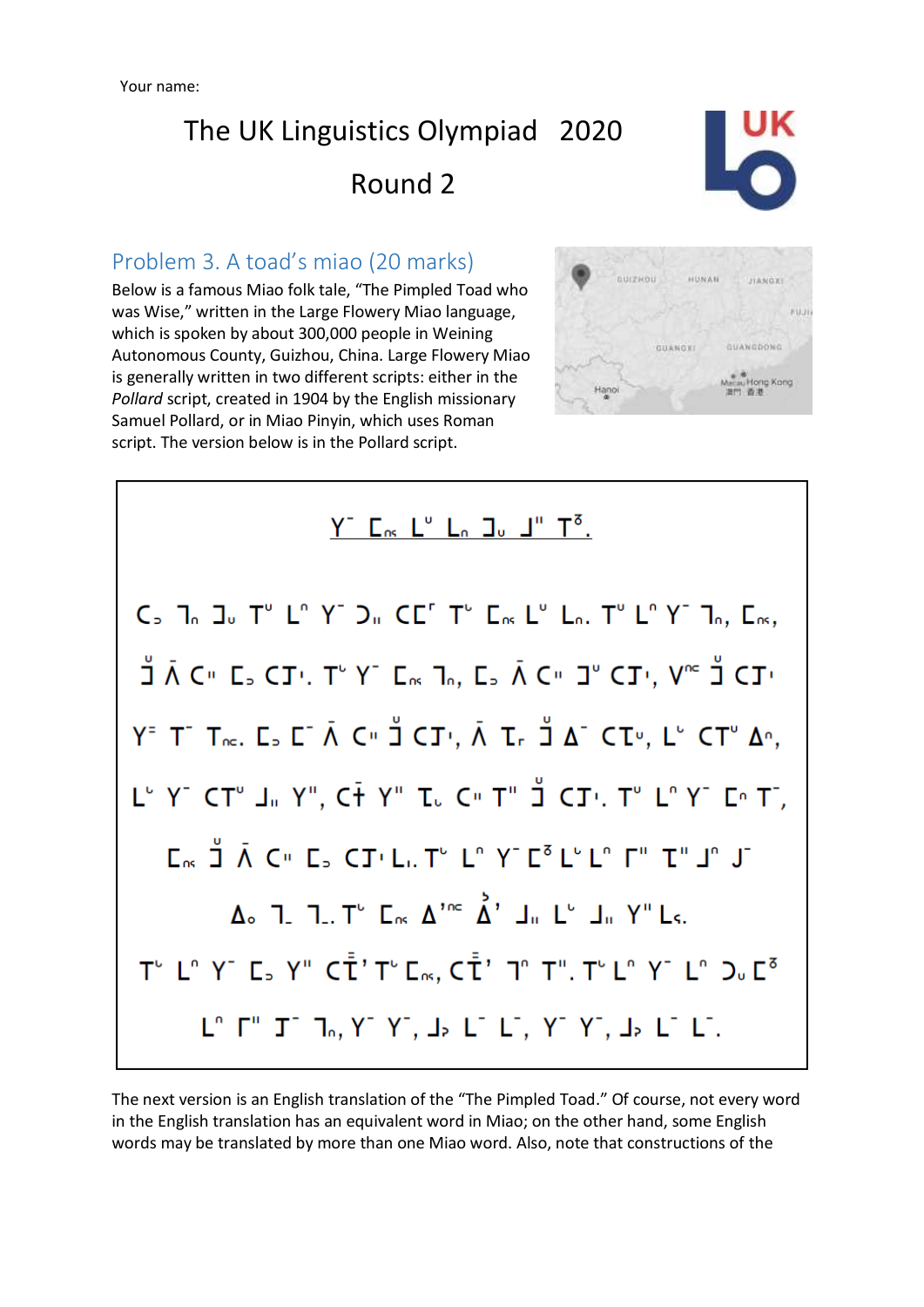

form "I want to eat you / you want to eat me" are written in Miao as "I want to eat your flesh / you want to eat my flesh."

#### *The Pimpled Toad that was Wise.*

They say that a crow went to meet a pimpled toad. The crow said, "Toad, I want to eat you." The toad said, "You want to eat me, but my flesh is very bitter. If you want to eat me, you want to carry me over there, to the stream, to the bank of the pool of water. Wash me in water, then eat to get my flesh." The crow replied, "Toad, I want to eat you, so there!" The crow stretched his head upwards, laughing *ha-ha*. The toad jumped, hopped down to the pool water, and was gone. The crow waded in the water to seek the toad, sought him, but did not get him. The crow simply stretched his head, cawed, and said, "Ah-ah, all for nothing! Ah-ah, all for nothing!"

Finally, here is the Miao Pinyin transcription. However, there are some changes:

- The sentences, including the title, are in random order.
- Five of the sentences have been divided into two parts.
- Punctuation has been removed.
- The numbered blanks (*e.g.* **18** ) mark places where one or more words are missing.

| A. tái 1 jỳ áo "trīeh tái jìeu "trīeh hì táo          | J. 10 bí-xá dlò hà-hà                   |
|-------------------------------------------------------|-----------------------------------------|
| B. jỳ 2 yā não gū "ghãi yā drìh gū dlá "drũ           | K. tái jieu tlíe tlw bào lái 11 áo lèu  |
| C. tú $3$ jĩ-tá jieu                                  | L. tái lí-á lí-mù 12 lí-fáo ghá hì      |
| D. gū yā não jỳ "ghãi 4                               | M. á á 13 bè-lá-lá                      |
| E. tú lí-á $5$ jìeu                                   | N. tái lí-á 14 lái lí-fáo               |
| F. gū yā não jỳ "ghãi                                 | O. tái á-jìeu hì jỳ 15 não gú 16        |
| G. nỳ hì gù tú lí-á 6 <sup>n</sup> jíh tái jìeu lú-lì | P. víe gū "ghãi íeh tá-tìe              |
| H. "zā 7 drài 8 táo gū "ghãi                          | Q. lái 17 lái á- <sup>n</sup> tú bào áo |
| I. á-jieu lú-lì 9 báo-táng                            |                                         |

See the notes and the question on the next page.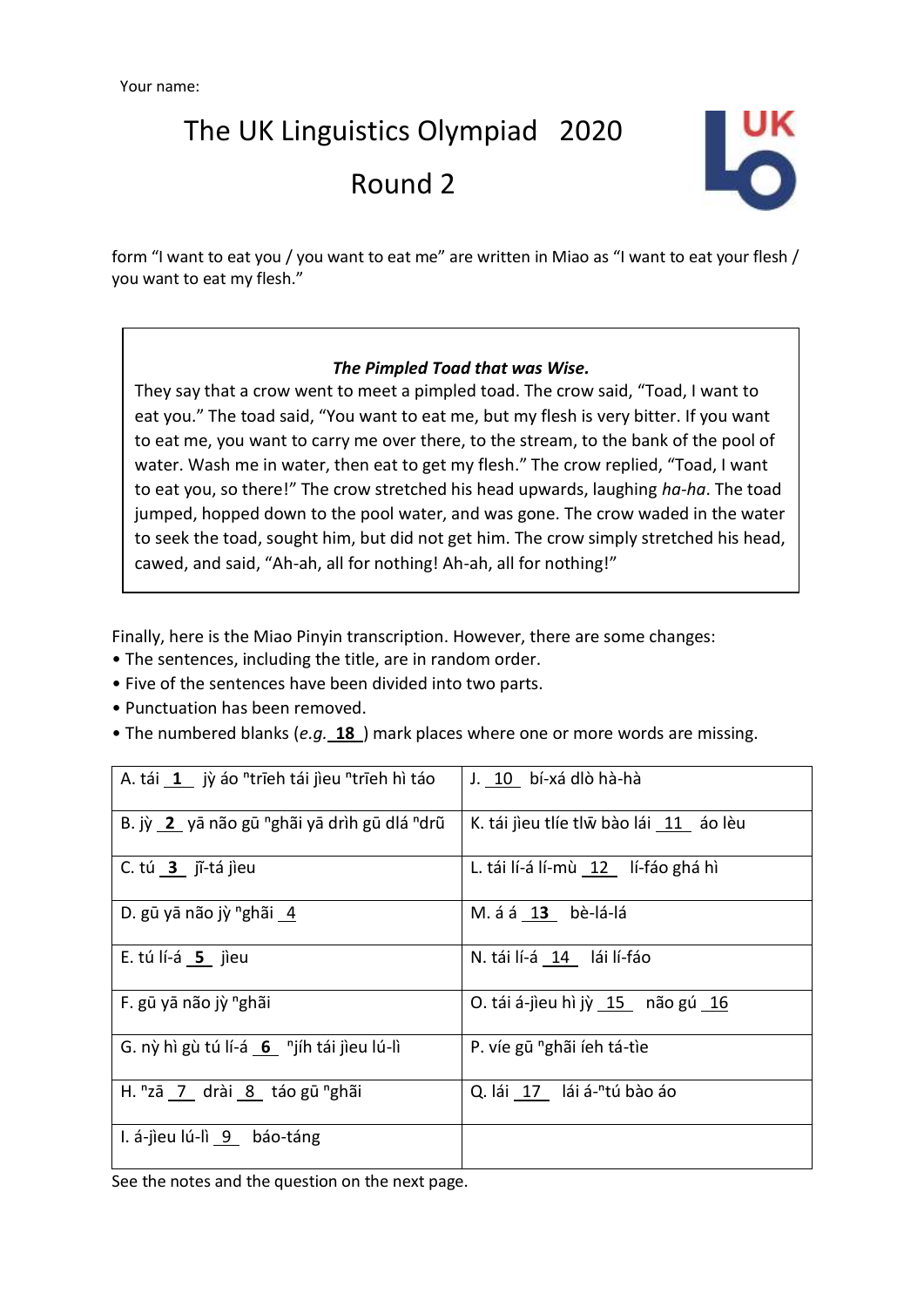

#### Notes

- The diacritics (accent marks) ´, `, ~, ~ written over vowels represent tones
- *ieh* and *w* are vowels/vowel sequences
- *gh*, *dl*, *tl*, *dr*, and *tr* are consonants
- *<sup>n</sup>*(e.g. *ⁿt*) marks nasalization of the following consonant, that is, air flow escapes through the nose and the mouth simultaneously during the production of the consonantal sound.

**Q3.** On your answer sheet, write the word or words missing from gaps 1-17.